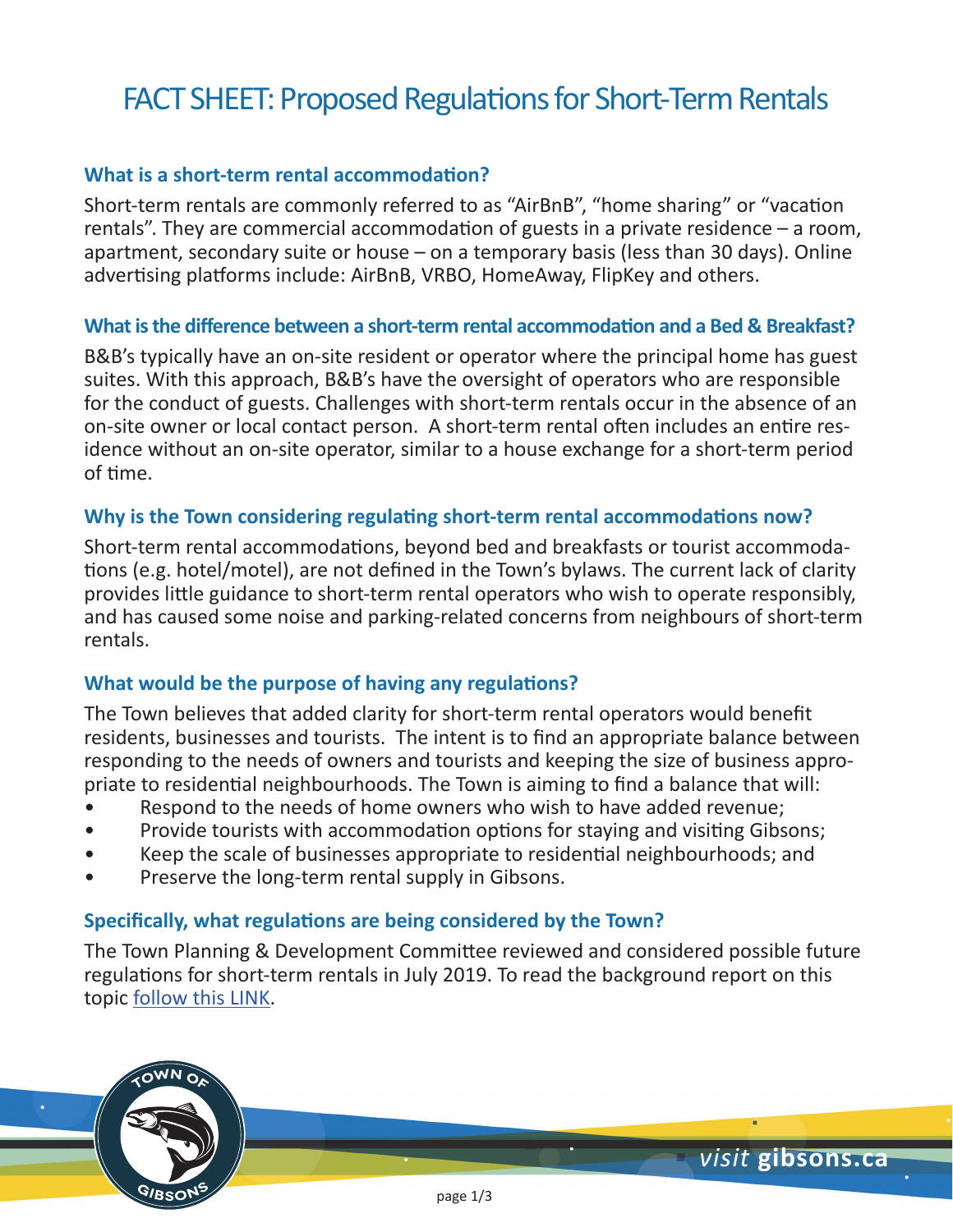# **Specifically, what regulations are being considered by the Town?** *(cont'd from previous page)*

Regulations being considered include:

- Limiting the number of short-term rental units on a residential property;
- Limiting the number of guest rooms permitted in one dwelling;
- Limiting short-term rentals to the principal residence, not secondary suites or guest cottages;
- Requirement to provide local contact information to neighbours within a 100m radius of a short-term rental property, when owner is not residing on the property; and
- Requiring a deposit of \$1000, as a security against the costs incurred by the Town as a result of enforcement actions.

# **Will regulations align with the Regional District and in Sechelt (or create confusion)?**

Sechelt and the Sunshine Coast Regional District (SCRD) are using regulatory tools within their authority to regulate short-term rentals. Sechelt has been regulating short-term rentals since 2005, using Zoning, Business Licence and Enforcement Bylaws. The approach and conditions being considered by Town of Gibsons are similar to Sechelt's. The SCRD implemented regulations using Temporary Use Permits in 2018. Regional districts have few regulatory tools available to them compared to municipalities, so the regulations in the rural areas around Gibsons will be different, but unavoidable. The proposed regulations would be in line with Sechelt's.

### **Why would the Town consider restricting the number of units and rooms permitted to be rented on a property?**

Limiting the number of units and rooms permitted at a single property is to address concerns with large properties becoming a nuisance to residential neighbours. In addition, restricting number of units and rooms for short term rental, address concerns about the impact on long-term rental and affordable housing. The regulations being considered would allow homeowners to rent out all or some of their principle home or a suite on the property, but prohibit more than one unit, as a way to reduce the impact on rental housing stock.

## **How would the regulations help protect long-term rentals (address low vacancy rates)?**

On properties with multiple homes, the proposed regulations prohibit more than one home, secondary suite, garden suite or accessory space to be used as a short-term rental. The intent is to reduce the impact on rental housing stock in the Town.

### **How would the Town prevent 'party houses' with regulations?**

The conditions proposed for regulating short-term rental accommodations includes providing a local contact person, notifying neighbours within a 50 to 100m radius of the short-term rental. Neighbours would be given the local contact name in case there is need to address concerns. Also, limiting the total number of guest suites (guests) is designed to prevent negative impacts on neighbouring properties.